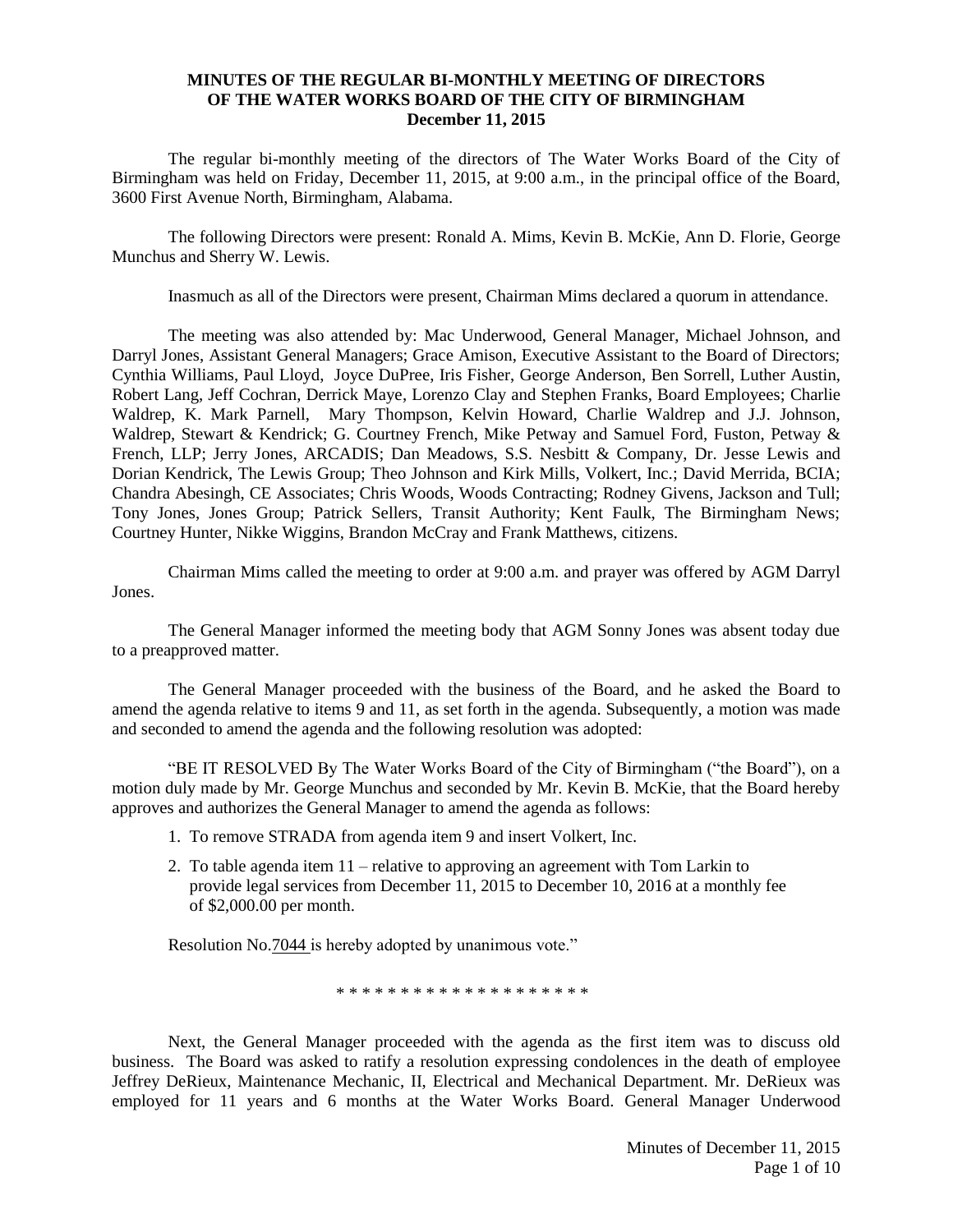commented that a resolution was presented to Mr. DeRieux's family on Friday, December 4, 2015. General Manager. Underwood indicated that staff recommends approval of said item. Subsequently, a motion was made and seconded and the following resolution was adopted:

"WHEREAS, Jeffrey DeRieux passed away on Monday, November 30, 2015, wherein The Water Works Board of the City of Birmingham (hereinafter known as the "Board") mourns the death of Jeffrey DeRieux; and

WHEREAS, Jeffrey DeRieux had been a dedicated and valued employee of the Board since May 4, 2004; and

WHEREAS, This Board wishes to pause from its Board of Directors' Meeting on Friday, December 11, 2015, to convey its respect and deepest sympathy to the family, friends and co-workers of Jeffrey DeRieux; and

NOW, THEREFORE, BE IT RESOLVED, that The Water Works Board of the City of Birmingham does hereby perpetuate the memory of Jeffrey DeRieux, who was a Maintenance Mechanic II in the Electrical and Mechanical Department of the Engineering and Maintenance Division, and hereby expresses its condolences to his family, friends, and co-workers.

BE IT FURTHER RESOLVED, that a copy of this Resolution be spread upon the minutes of The Water Works Board of the City of Birmingham, and that a copy be presented to the DeRieux family.

Resolution No. 7045 is hereby adopted by unanimous vote."

\* \* \* \* \* \* \* \* \* \* \* \* \* \* \* \* \* \* \* \*

Following, Director Munchus stated that he had some old business to address as he distributed an article from the Birmingham News. A copy of the article is on file in Diligent Boardbooks. Director Munchus voiced concern regarding language written in said article relative to rate increases. Director Munchus stated that he would like for citizens to receive factual information relative to the rate increases. Director Munchus also inquired of the whereabouts of employee Rick Jackson. He stated that in the past, Mr. Jackson was the person to address such Public Relations (PR) issues. Director Munchus asked Mr. Underwood if he was the contact person for PR issues. The General Manager responded that the author (John Archibald) of the referenced news article provided his opinion in the article based on information he received. He commented that during the Public Hearing held November 12, 2015, Senior Management provided facts to the meeting body related to the budget along with justification for rate increases. The General Manager informed the meeting body that Mr. Jackson is currently working in Customer Service. He stated that he and the AGM's along with Dr. Jesse Lewis are handling PR issues. He added that Dr. Lewis and he would respond to the editorial via a Press Release which was drafted during budget time. Director Munchus asked management to ensure that Mr. Tom Bates with The Birmingham News receive a copy of the referenced press release as well.

Next, the General Manager proceeded with the agenda as he asked the Board to approve minutes of the Special Board of Directors' Meeting held October 6, 2015 and a Regular Board of Directors' Meeting held October 16, 2015, as noted on agenda item 2. Mr. Underwood commented that staff recommends approval of said item. Subsequently, a motion was made and seconded and the following resolution was adopted:

"BE IT RESOLVED By The Water Works Board of the City of Birmingham ("the Board"), on a motion duly made by Mr. Kevin B. McKie and seconded by Mr. George Munchus that the Board hereby approves minutes of the following: Special Board of Directors' Meeting held October 6, 2015; and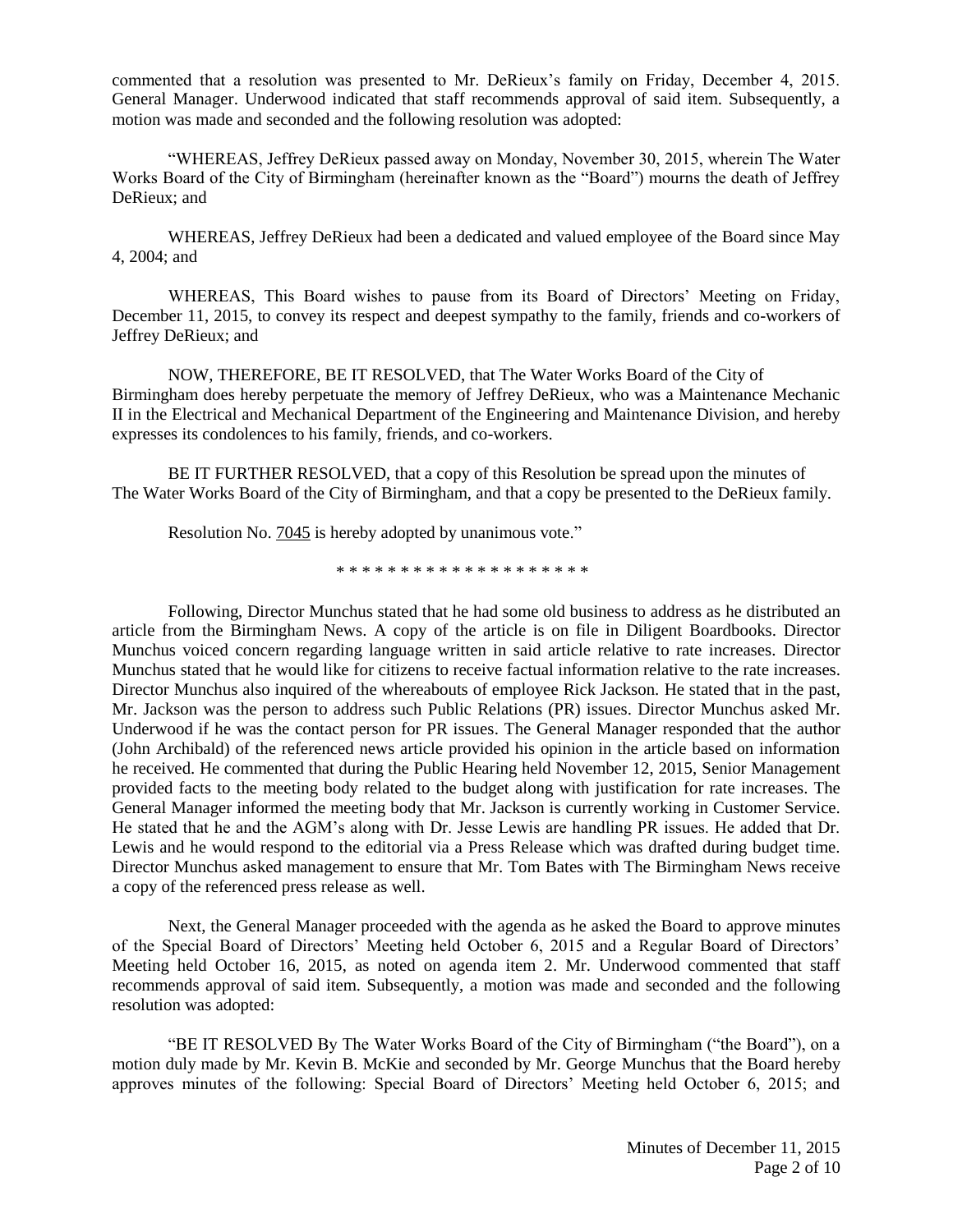Regular Board of Directors' Meeting held October 16, 2015. Resolution No. 7046 is hereby adopted by unanimous vote."

\* \* \* \* \* \* \* \* \* \* \* \* \* \* \* \* \* \* \*

Next, the General Manager asked the Board to approve payments of invoices for professional services, as set forth in agenda items 3.1 through 3.6. Mr. Underwood indicated that management has reviewed said invoices and recommends approval. Subsequently, a motion was made and seconded and the following resolution was adopted:

"BE IT RESOLVED By The Water Works Board of the City of Birmingham ("the Board"), on a motion duly made by Mr. George Munchus and seconded by Mr. Kevin B. McKie, that the Board hereby authorizes staff to execute payments to the following:

| 3.1 | Carl Dalton NeSmith Jr., LLC<br>For retainer for December 2015                                              | 500.00       |
|-----|-------------------------------------------------------------------------------------------------------------|--------------|
| 3.2 | Dominick Feld Hyde, P.C.<br>For professional services rendered for work performed<br>November 12, 2015      | 1,096.20     |
| 3.3 | Volkert, Inc.<br>For professional services rendered for November 2015                                       | 2,040.00     |
| 3.4 | Terminus Municipal Advisors, LLC<br>For professional services rendered for November 2015                    | 6,500.00     |
| 3.5 | Fine Geddie & Associates, LLC<br>For professional services rendered for December 2015                       | \$10,000.00  |
| 3.6 | ARCADIS U.S., Inc.<br>For professional services rendered per October 2015<br>Progress Report (October 2015) | \$599,525.41 |

Resolution No.7047 is hereby adopted by unanimous vote."

\* \* \* \* \* \* \* \* \* \* \* \* \* \* \* \* \* \* \* \*

Following, the Board was asked to adopt resolutions authorizing monthly retirement benefits and commending those employees for their years of services as set forth in agenda items 4.1 through 4.3. The General Manager commented that staff recommends approval of said items. On a motion duly made and seconded the following resolutions were adopted:

"WHEREAS, Cary Prather, an employee of The Water Works Board of the

City of Birmingham ("the Board"), is retiring, effective January 1, 2016, at an age of 63; and

WHEREAS, Cary Prather has 28 years and 3 months of continuous service with the Board at his retirement date, and, in accordance with the terms of the Trusteed Pension Plan, Mr. Prather is entitled to receive a monthly Retirement payment from the Board's Retirement Trust Fund in the amount of \$6,255.05; and

NOW, THEREFORE, BE IT RESOLVED By the Board of Directors of The Water Works Board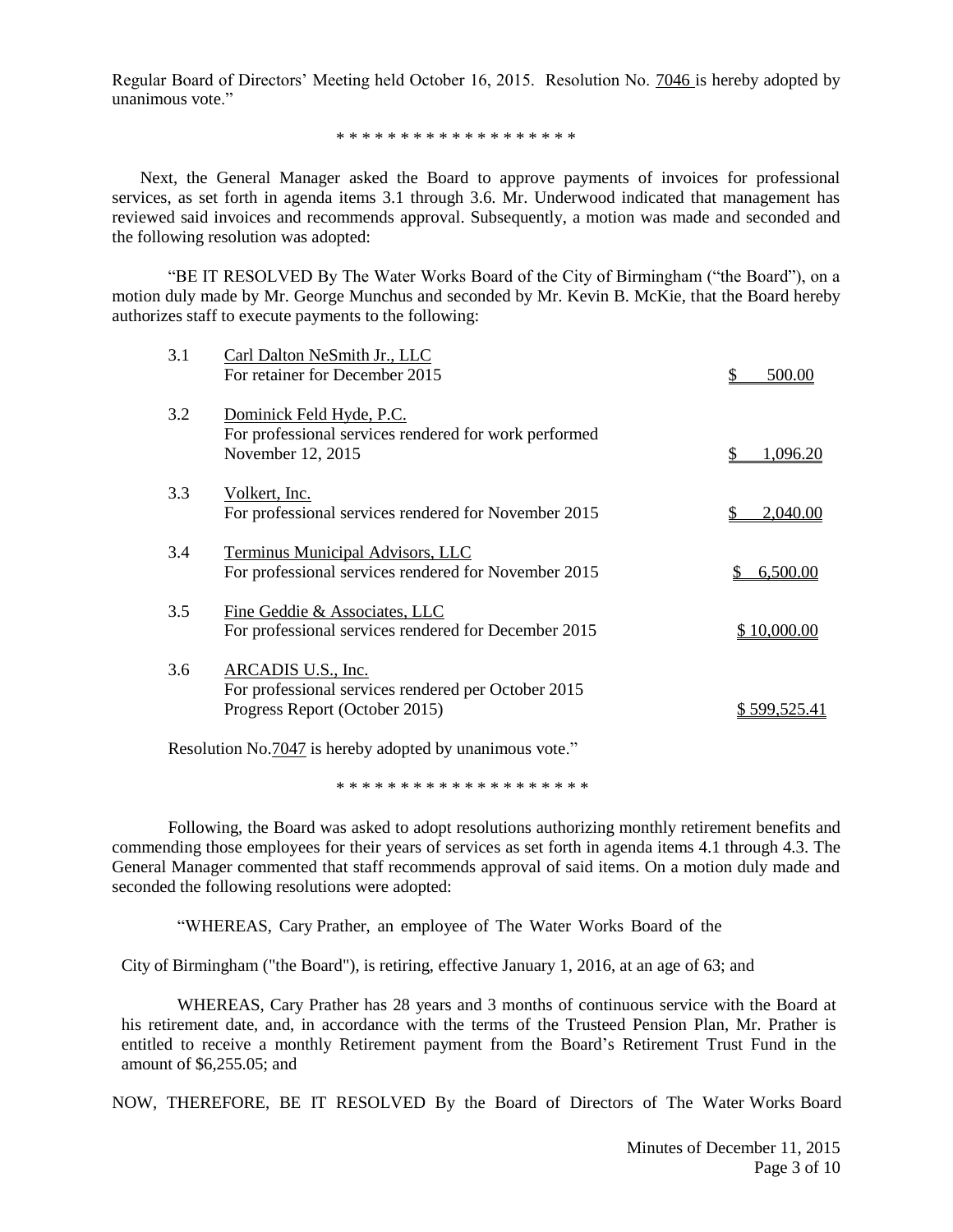of the City of Birmingham, on motion duly made by Ms. Ann D. Florie and seconded by Mr. George Munchus, that the Trustee be, and is hereby instructed to pay monthly benefit payments of \$6,255.05 to Mr. Prather, beginning January 1, 2016, from the Board's Retirement Trust Fund, in accordance with the terms of the Pension Plan. Resolution No.7048 is hereby adopted by unanimous vote."

\* \* \* \* \* \* \* \* \* \* \* \* \* \* \* \* \* \* \* \*

"WHEREAS, Cary Prather, an employee of The Water Works Board of the City of Birmingham, is retiring, effective January 1, 2016, after 28 years and 3 months of service with the Board; and

WHEREAS, management has informed the Board of Cary Prather's efficiency, reliability, and loyal service which contributed to the effective operation and growth of The Water Works Board of the City of Birmingham; and

WHEREAS, Cary Prather, leaves behind a record which deserves a sincere word of gratitude for a job well done; and the Board does hereby express its best wishes for many happy years ahead.

NOW, THEREFORE, BE IT RESOLVED, By the Board of Directors of the Water Works Board of the City of Birmingham, Cary Prather is hereby commended for his efficiency, reliability, and loyal service to the Board.

BE IT FURTHER RESOLVED, that in recognition of Cary Prather's services to the Board, a copy of this resolution be spread upon the minutes of The Water Works Board of the City of Birmingham and an official resolution presented to Mr. Prather." Resolution No.7049 is hereby adopted by unanimous vote."

\* \* \* \* \* \* \* \* \* \* \* \* \* \* \* \* \* \* \* \*

"WHEREAS, Gregory Singleton, an employee of The Water Works Board of the City of Birmingham ("the Board"), is retiring, effective January 1, 2016, at an age of 51; and

WHEREAS, Gregory Singleton has 30 years of continuous service with the Board at his retirement date, and, in accordance with the terms of the Trusteed Pension Plan, Mr. Singleton is entitled to receive a monthly Retirement payment from the Board's Retirement Trust Fund in the amount of \$5,582.50; and

NOW, THEREFORE, BE IT RESOLVED By the Board of Directors of The Water Works Board of the City of Birmingham, on motion duly made by Ms. Ann D. Florie and seconded by Mr. George Munchus, that the Trustee be, and is hereby instructed to pay monthly benefit payments of \$5,582.50 to Mr. Singleton, beginning January 1, 2016, from the Board's Retirement Trust Fund, in accordance with the terms of the Pension Plan. Resolution No.7050 is hereby adopted by unanimous vote."

\* \* \* \* \* \* \* \* \* \* \* \* \* \* \* \* \* \* \* \*

"WHEREAS, Gregory Singleton, an employee of The Water Works Board of the City of Birmingham, is retiring, effective January 1, 2016, after 30 years of service with the Board; and

WHEREAS, management has informed the Board of Gregory Singleton's efficiency, reliability, and loyal service which contributed to the effective operation and growth of The Water Works Board of the City of Birmingham; and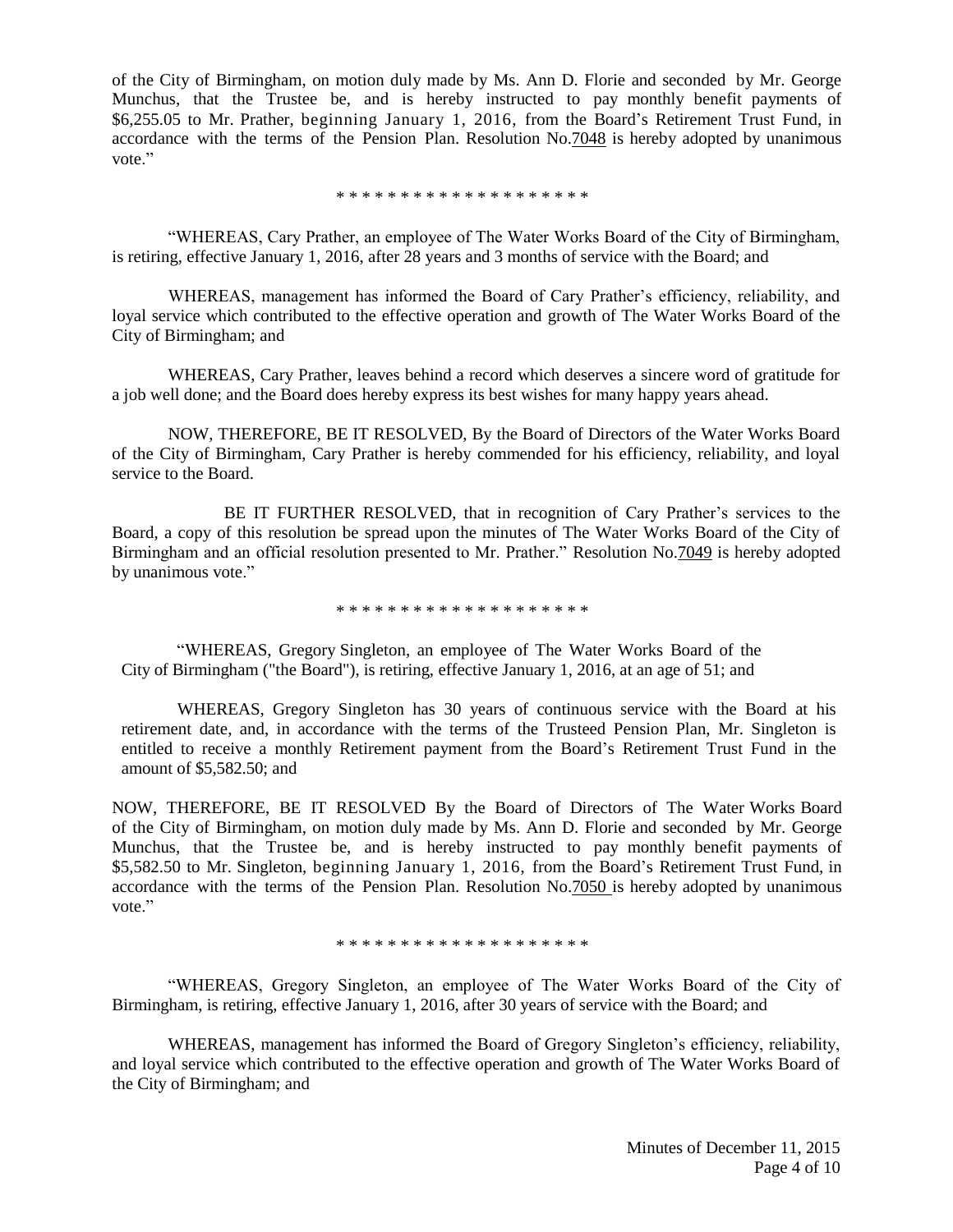WHEREAS, Gregory Singleton, leaves behind a record which deserves a sincere word of gratitude for a job well done; and the Board does hereby express its best wishes for many happy years ahead.

NOW, THEREFORE, BE IT RESOLVED, By the Board of Directors of the Water Works Board of the City of Birmingham, Gregory Singleton is hereby commended for his efficiency, reliability, and loyal service to the Board.

BE IT FURTHER RESOLVED, that in recognition of Gregory Singleton's services to the Board, a copy of this resolution be spread upon the minutes of The Water Works Board of the City of Birmingham and an official resolution presented to Mr. Singleton. Resolution No. 7051 is hereby adopted by unanimous vote."

\* \* \* \* \* \* \* \* \* \* \* \* \* \* \* \* \* \* \* \*

"WHEREAS, Melvin Jefferson, an employee of The Water Works Board of the City of Birmingham ("the Board"), is retiring, effective January 1, 2016, at an age of 62; and

WHEREAS, Melvin Jefferson has 12 years and 4 months of continuous service with the Board at his retirement date, and, in accordance with the terms of the Trusteed Pension Plan, Mr. Jefferson is entitled to receive a monthly Retirement payment from the Board's Retirement Trust Fund in the amount of \$1,375.91; and

NOW, THEREFORE, BE IT RESOLVED By the Board of Directors of The Water Works Board of the City of Birmingham, on motion duly made by Ms. Ann D. Florie and seconded by Mr. George Munchus, that the Trustee be, and is hereby instructed to pay monthly benefit payments of \$1,375.91 to Mr. Jefferson, beginning January 1, 2016, from the Board's Retirement Trust Fund, in accordance with the terms of the Pension Plan. Resolution No.7052 is hereby adopted by unanimous vote."

\* \* \* \* \* \* \* \* \* \* \* \* \* \* \* \* \* \* \* \*

"WHEREAS, Melvin Jefferson, an employee of The Water Works Board of the City of Birmingham, is retiring, effective January 1, 2016, after 12 years and 4 months of service with the Board; and

WHEREAS, management has informed the Board of Melvin Jefferson's efficiency, reliability, and loyal service which contributed to the effective operation and growth of The Water Works Board of the City of Birmingham; and

WHEREAS, Melvin Jefferson, leaves behind a record which deserves a sincere word of gratitude for a job well done; and the Board does hereby express its best wishes for many happy years ahead.

NOW, THEREFORE, BE IT RESOLVED, By the Board of Directors of the Water Works Board of the City of Birmingham, Melvin Jefferson is hereby commended for his efficiency, reliability, and loyal service to the Board.

 BE IT FURTHER RESOLVED, that in recognition of Melvin Jefferson's services to the Board, a copy of this resolution be spread upon the minutes of The Water Works Board of the City of Birmingham and an official resolution presented to Mr. Jefferson. Resolution No.7053 is hereby adopted by unanimous vote."

\* \* \* \* \* \* \* \* \* \* \* \* \* \* \* \* \* \* \*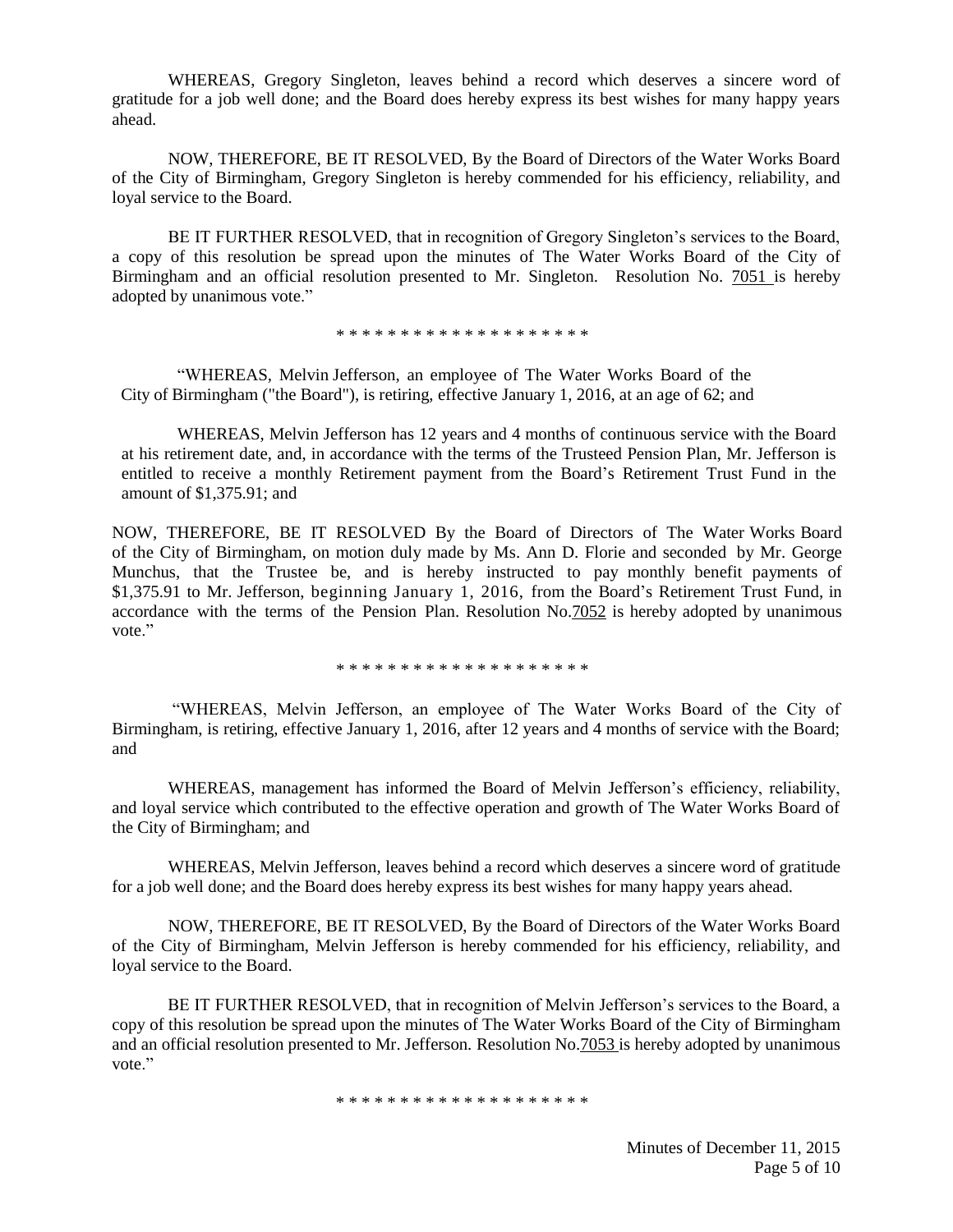Next, the General Manager asked the Board to authorize staff to award bids to the lowest responsible and responsive bidders, as set forth in agenda items 5.1 through 5.3. The General Manager pointed out that relative to item 5.2, he indicated the Board's larger vehicles require specific truck bodies.

Director Lewis voiced concern regarding said item. She asked if the items referenced in item 2 could be purchased from the State's Bid List. The General Manager responded that the referenced bid list is utilized when possible. The truck bodies in item 5.2 are specifically designed to fit the larger Board vehicles. Director Florie voiced concern relative to there being only one (1) bidder. The General Manager pointed out that the bid specifications are placed on the BWWB's Website and also placed in the newspapers when required. AGM Darryl Jones added that in the past Fontaine Trucking Company was a responder; however, since that time, they have closed some of their local facilities. Mr. Travis was recognized for comments and he stated that Knapheide Truck Equipment is on the State's Bid list and they have been the only bidder to respond for a number of years. Director Lewis voiced concern regarding item 5.3. She asked where was staff in developing a backfill product that was stated to be more cost effective. The General Manager responded that the entire flowable backfill slurry process would not be cost effective. He stated that AGM Sonny Jones could provide detailed information to the Board once he returns to the office. After discussion, General Manager Underwood stated that staff recommends approval of items 5.1 through 5.3. Subsequently, a motion was made and seconded and the following resolution was adopted.

"BE IT RESOLVED By The Water Works Board of the City of Birmingham ("the Board"), on a motion duly made by Mr. George Munchus and seconded by Mr. Kevin B. McKie, that the Board hereby authorizes staff to award bids to:

- 5.1 Teledyne Tekmar, the lowest responsible and responsive bidder, for two (2) purge/trap and auto sampler units, at an estimated out-of-pocket cost to the Board of \$93,248.68.
- 5.2 Knapheide Truck Equipment, the lowest responsible and responsive bidder, for purchasing and installation of actual quantities of truck bodies for ten (10) Board vehicles – three (3) vehicles (Bid #7); three vehicles (Bid #8); one (1) vehicle (Bid #9); one (1) vehicle (Bid #10) and two (2) vehicles (Bid #11), at a total out-of- pocket cost to the Board of \$101,511.00..
- 5.3 Wade Sand and Gravel, the lowest responsible and responsive bidder, for estimated annual quantities of crushed limestone-backfill materials, at an estimated out-of-pocket cost to the Board of \$554,613.00.

Resolution No. 7054 is hereby adopted by unanimous vote."

\* \* \* \* \* \* \* \* \* \* \* \* \* \* \* \* \* \* \* \*

Following, the General Manager asked the Board to approve expenditures with Burnett Lime Company, a sole source provider, as set forth in agenda item 6.

Subsequently, Director Lewis inquired of the difference between lime slurry referenced in item 6 and limestone referenced in item 5.3. AGM Darryl Jones responded that the limestone in item 5.2 refers to gravel only wherein the lime slurry in item 6 refers to liquid lime, which controls the PH in water. After discussion, a motion was made and seconded and the following resolution was adopted:

"BE IT RESOLVED By The Water Works Board of the City of Birmingham ("the Board"), on a motion duly made by Mr. Kevin B. McKie and seconded by Mr. George Munchus, that the Board hereby approves expenditures with Burnett Lime Company, a sole source provider, for delivery of 9,000,000 lbs.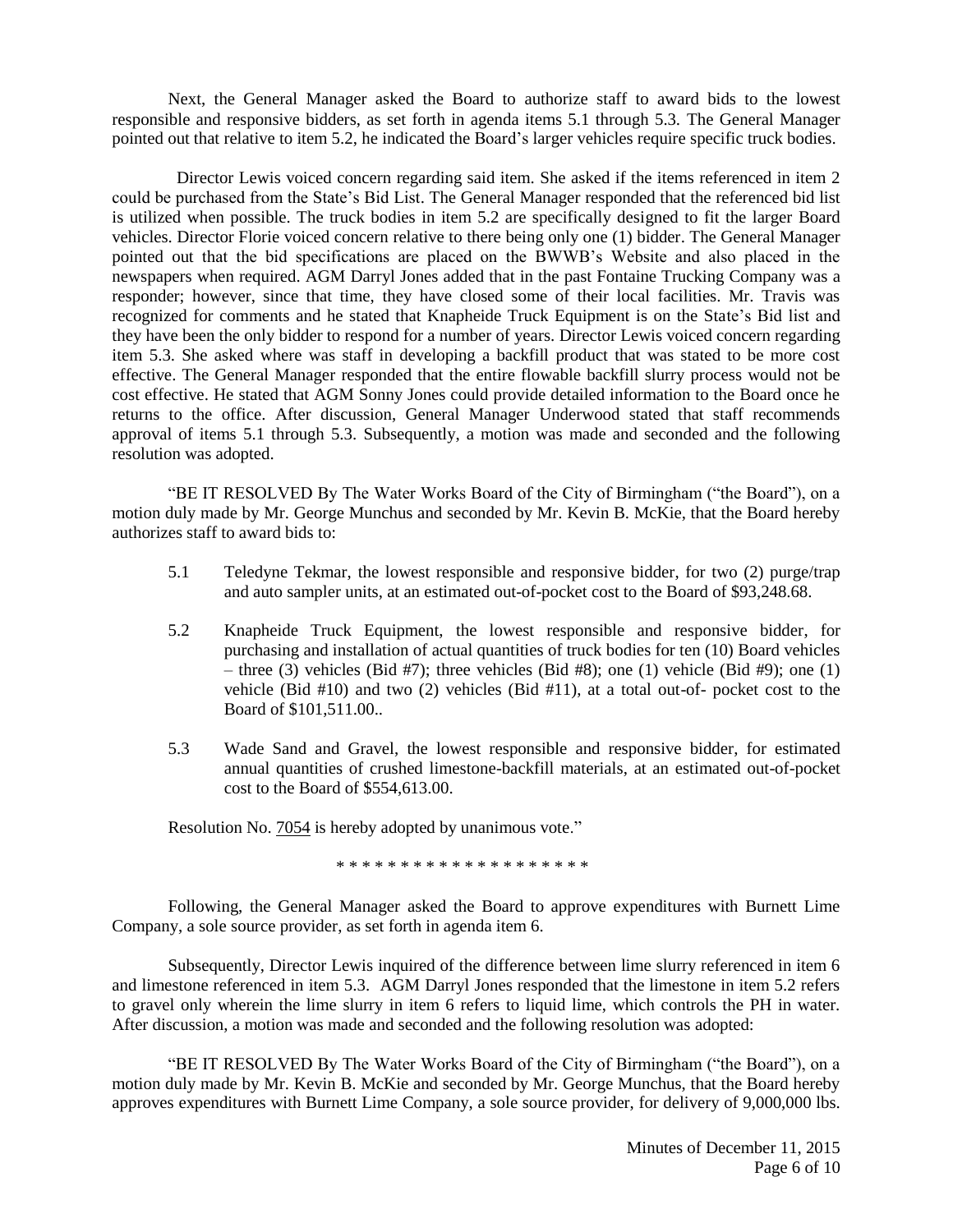of CAL-FLO<sup>®</sup> Lime Slurry for Shades Mountain Filter Plant at an estimated out-of-pocket cost to the Board of \$472,500.00. [NOTE: This expenditure is exempt from bidding under the Alabama Competitive Bid Law because it is a sole source provider.] Resolution No. 7055 is hereby adopted by unanimous vote"

\* \* \* \* \* \* \* \* \* \* \* \* \* \* \* \* \* \* \* \*

Next, AGM Darryl Jones addressed the annual chemical bids, as set forth in agenda items 7.1 through 7.7. He reviewed a summary of chemicals and estimated chemical costs for 2016 compared to 2015. Mr. Jones stated that there is an increase in cost of approximately \$350,000 to \$400,000 dollars. AGM Jones stated that \$4.69 million dollars was budgeted for chemicals for 2016. He reported that some of the chemicals are bid as some are from sole source providers. There were concerns from various directors relative to the chemical bids such as whether the suppliers are local, the one bidder for item 7.7, and the development of ways to attract other bidders for chemicals that are sole source providers. AGM Jones responded that some of the suppliers are local and some are located within the state of Alabama. Mr. Travis was recognized for comments and he stated that some of the chemical suppliers are located in Leeds and Bessemer, Alabama. AGM Jones stated that certain requirements limit some of the suppliers outside of the Southeast region. Said products are ordered as needed and there is a certain time frame for delivery. The General Manager added that staff completes requirements as all bid specifications are placed on the BWWB's Website, ads are placed in the newspapers as required and bid specifications are sent to all companies that requested to be included on the bid list. After discussion, staff was asked to concentrate on finding ways to attract other suppliers that can provide the limited available chemical referenced in item 7.7. Subsequently, a motion was made and seconded and the following resolution was adopted:

"BE IT RESOLVED By The Water Works Board of the City of Birmingham ("the Board"), on a motion duly made by Mr. Kevin B. McKie and seconded by Mr. George Munchus, that the Board hereby authorizes staff to execute purchase orders and/or contracts for procurement of materials, services and supplies needed for annual chemical bids on the following:

- 7.1. Standard Carbon, LLC, the lowest responsible and responsive bidder, for an estimated annual quantity of 185,000 lbs. of Bulk-Powdered Activated Carbon for the Western Filter Plant, Putnam Filter Plant and Cahaba Pumping Station, at an estimated out-ofpocket cost to the Board of \$91,205.00.
- 7.2 Harcros Chemicals, the lowest responsible and responsive bidder, for an estimated annual quantity of 297, 2,000-lb. (595,000 lbs.) cylinders of Liquid Chlorine for the Western Filter Plant, Putnam Filter Plant, and Carson Filter Plant, at an estimated out-of-pocket cost to the Board of \$109,718.00.
- 7.3 Univar USA Inc., the lowest responsible and responsive bidder, for an estimated annual quantity of 1,115,000 lbs. of Hydrofluosilicic Acid for the Putnam Filter Plant, Western Filter Plant, Carson Filter Plant and Shades Mountain Filter Plant, at an estimated out-ofpocket cost to the Board of \$194,010.00.
- 7.4 Unimin Corporation dba Southern Lime, the lowest responsible and responsive bidder, for an estimated annual quantity of 4,110,000 lbs. of Bulk Hydrated Lime for the Western Filter Plant, Putnam Filter Plant and Carson Filter Plant, at an estimated out-of-pocket cost to the Board of \$286,056.00.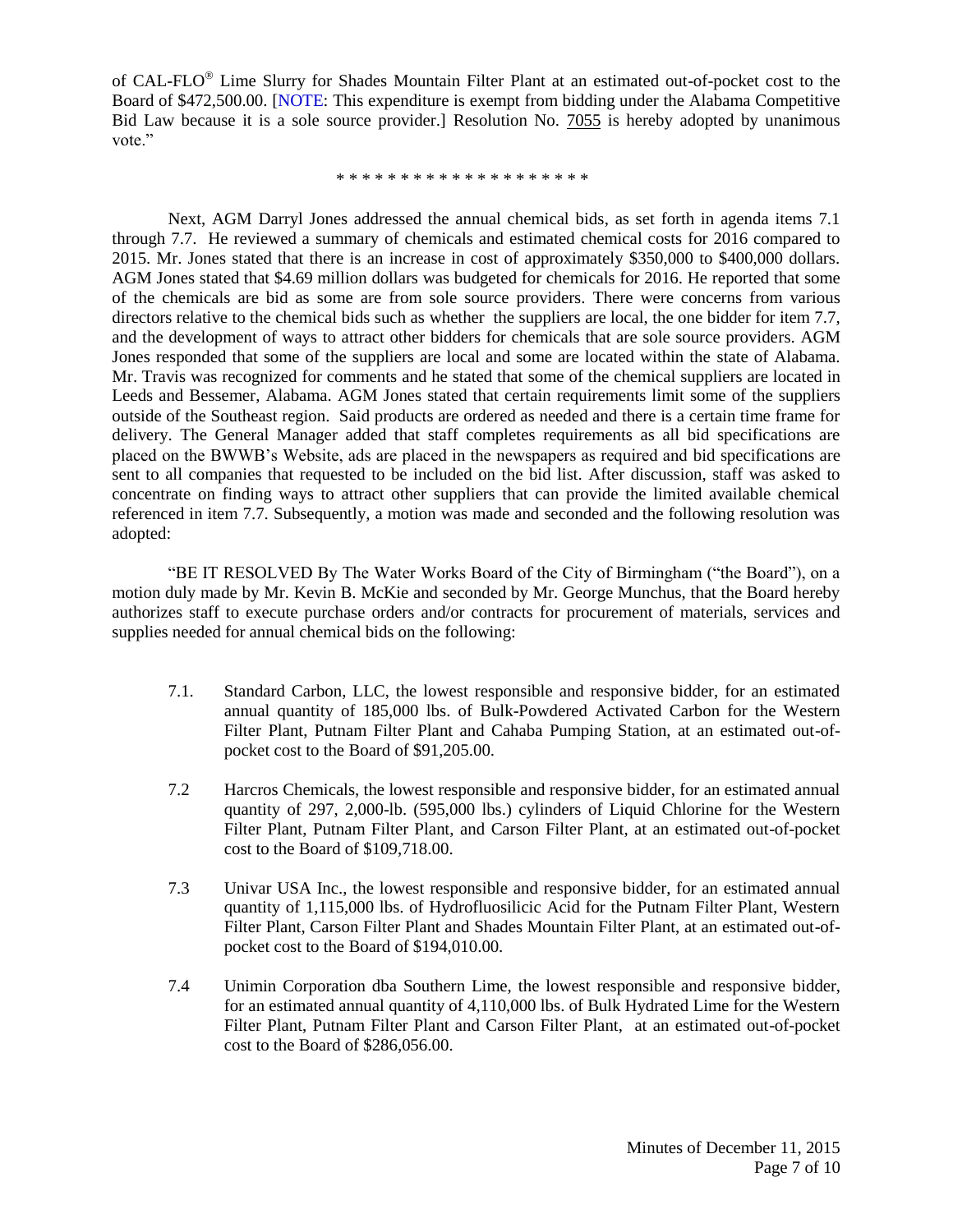- 7.5 Harcros Chemicals, the lowest responsible and responsive bidder, for an estimated annual quantity of 550,000 gallons of Liquid Sodium Hypochlorite for the Shades Mountain Filter Plant, at an estimated out-of-pocket cost to the Board of \$351,285.00.
- 7.6 GEO Specialty Chemicals, the lowest responsible and responsive bidder, for an estimated annual quantity of 6,300,000 lbs. of Liquid Aluminum Sulfate for the Western Filter Plant and Carson Filter Plant, at an estimated out-of-pocket cost to the Board of \$802,998.00.
- 7.7 Kemira Water Solutions, the lowest responsible and responsive bidder, for an estimated annual quantity of 2,550,000 dry lbs. of Ferric Sulfate for the Shades Mountain Filter Plant and Putnam Filter Plant, at an estimated out-of-pocket cost to the Board of \$2,038,980.00.

Resolution No. 7056 is hereby adopted by unanimous vote."

\* \* \* \* \* \* \* \* \* \* \* \* \* \* \* \* \* \* \* \*

Next, the General Manager asked the Board to approve and authorize the General Manager and/or the Assistant General Manager to accept a proposal from Alabama A&M University for continuation of the 2015-2016 Resource Management Plan (Forestry Management Program), as set forth in agenda item 8. Mr. Underwood commented that management recommends approval of said item.

Following, Director McKie commented that the referenced program is good for the BWWB as well as the initiative of the Timber Resource Watershed Management's involvement which is a great benefit to said program. Subsequently, a motion was made and seconded and the following resolution was adopted:

"BE IT RESOLVED By The Water Works Board of the City of Birmingham ("the Board"), on a motion duly made by Mr. George Munchus and seconded by Mr. Kevin B. McKie, that the Board hereby approves and authorizes the General Manager and/or the Assistant General Manager to accept a proposal from Alabama A&M University for continuation of the 2015-2016 Resource Management Plan (Forestry Management Program) on portions of 1,000 acres at Lake Purdy Tract near Inverness in Jefferson and Shelby Counties at the funding cycle cost to the Board of \$65,000.01; and to assist in the timber harvesting sales of approximately 200 in 2015 and 200 acres in 2016 wherein the timber markets projected revenue will be between \$80,000 to 100,000.00. Resolution No. 7057 is hereby adopted by unanimous vote."

\* \* \* \* \* \* \* \* \* \* \* \* \* \* \* \* \* \* \*

Following, the General Manager asked the Board to approve and authorize the General Manager and/or the Assistant General Manager to accept a Scope of Services from Volkert, Inc., as set forth in agenda item 9 and as recommended by the Engineering and Maintenance Committee. The General Manager pointed out this project is 100% reimbursable by ALDOT at no out-of-pocket cost to the Board, and, he indicated that management recommends approval of said item.

Subsequently, Director Munchus asked the reason for STRADA's removal from said project. The General Manager stated that he would discuss the matter outside of the meeting. As there was concern regarding minority participation with the referenced project, the General Manager commented that the project would be 50 percent minority participation with Volkert. Said language would be included in the contract. After discussion, a motion was made and seconded and the following resolution was adopted: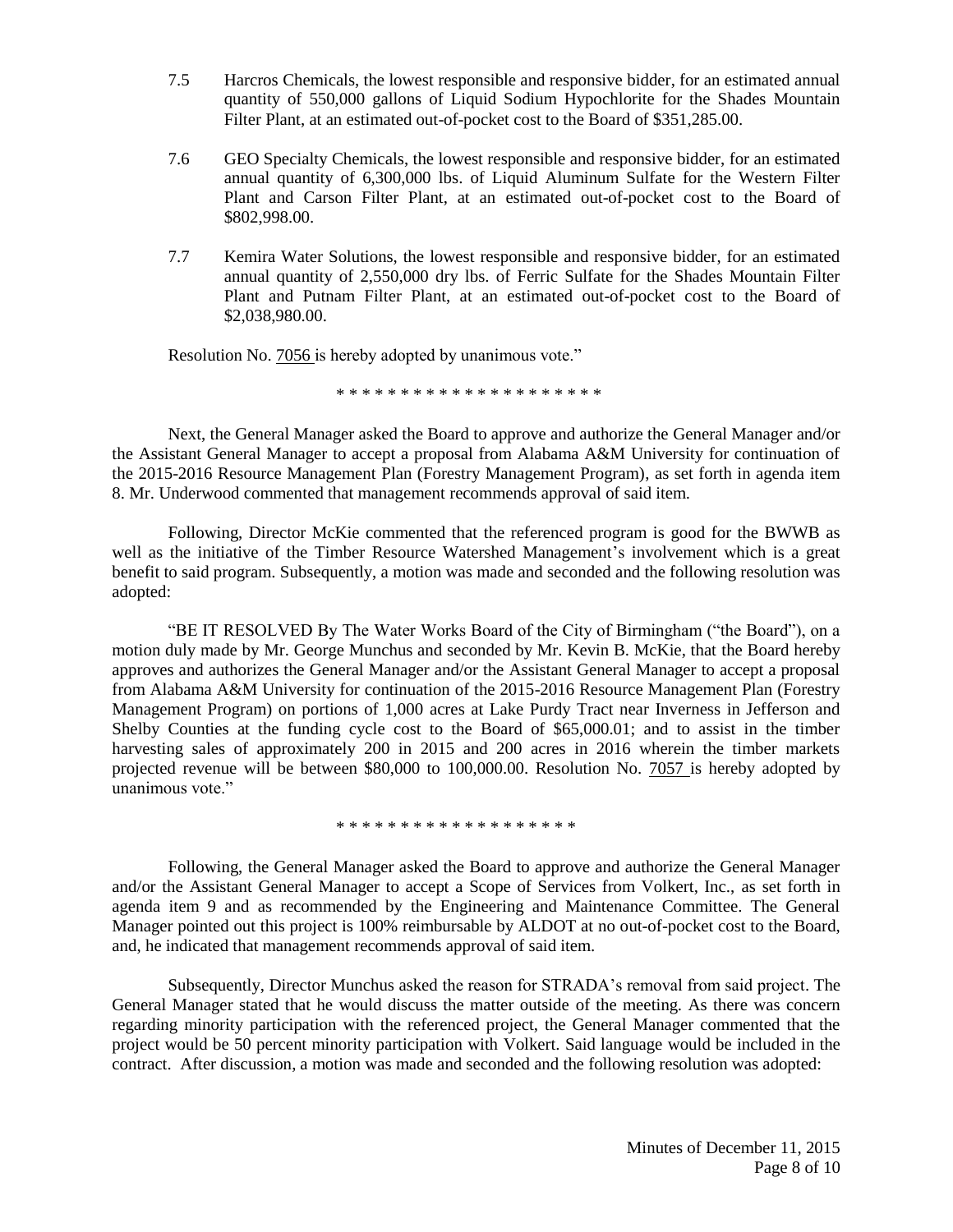"BE IT RESOLVED By The Water Works Board of the City of Birmingham ("the Board"), on a motion duly made by Mr. George Munchus and seconded by Mr. Kevin B. McKie, that the Board hereby approves and authorizes the General Manager and/or the Assistant General Manager to accept a Scope of Services Agreement from Volkert, Inc., to prepare plans, specifications, bids and construction phase services for the relocation of a 20-inch pipeline along U.S. Highway 280 in the Colonnade Drive area located at I-459 and Blue Lake Drive intersection in the City of Birmingham, Alabama, relative to ALDOT Project No. ST-037-038-009 at an estimated cost of \$847,374.00. This project is 100% reimbursable by ALDOT at no out-of-pocket cost to the Board, as recommended by the Engineering and Maintenance Committee. Resolution No.7058 is hereby adopted by unanimous vote."

\* \* \* \* \* \* \* \* \* \* \* \* \* \* \* \* \* \* \*

Next, the General Manager asked the Board to approve a Speaker's Policy regarding guidelines and requirements for public comments during Board Meetings, as set forth in agenda item 10 and as recommended by the Executive Committee. A copy of the policy was placed at each director's seat prior to the meeting, and a copy is on file in today's Diligent Boardbook. A discussion ensued as there was much concern from various directors. Director Munchus read a small portion of the First Amendment of the Constitution related to freedom of speech. Director Lewis voiced concern with much of the policy such as: freedom of speech; requiring a speaker to list his/her name and aliases along with their address, email address and phone number; requiring a speaker to state if he/she is being paid to address the Board, and if so by whom; requiring the speaker to state the topic on which they wish to speak, along with many others. Director McKie agreed that some policy requirements would need to be corrected to help ensure that no citizen's first amendment rights are violated. He added that he felt some of the requirements are valid. After much discussion, the Board agreed to table item 10 and move it to the Communications Committee. Subsequently, a motion was made and seconded and the following resolution was adopted:

"BE IT RESOLVED By The Water Works Board of the City of Birmingham ("the Board"), on a motion duly made by Mr. George Munchus and seconded by Mr. Ronald A. Mims, that the Board hereby tables and moves to the Communications Committee a Speaker's Policy regarding guidelines and requirements for public comments during Board Meetings (attached hereto), as recommended by the Executive Committee. Resolution No. 7059 is hereby adopted by unanimous vote."

\* \* \* \* \* \* \* \* \* \* \* \* \* \* \* \* \* \* \*

As the final agenda item, the Board was asked to issue a termination notice to Waldrep, Stewart & Kendrick, LLC (WSK), effective January 11, 2016, as set forth in agenda item 12.

Following, Director Munchus asked if the referenced recommendation was from management. The General Manager responded that said recommendation was from the Board. Director Munchus asked Mr. Underwood if he was aware of any performance issues with WSK. Mr. Underwood responded that he felt WSK has done a great job defending the Board and handling legal issues pertaining to the system. He added that from his standpoint, there are no performance issues with WSK. Director Lewis voiced concern relative to the 30-day notice. She asked how the process would be handled for such a major transition. The General Manager responded from his perspective, he felt that a longer transition period is needed. He pointed out there are some open cases that have been ongoing for a number of years that have been handled by WSK. The General Manager stated that his recommendation would be to allow WSK to complete the list of open cases that was provided to the Board in October 2015.

Further, Chairman Mims commented that the Board has an obligation to give a termination notice. Chairman Mims stated that it is the Board's intention to review its existing legal cases with both law firms. He stated that the Board would abide by any necessary means needed to complete the